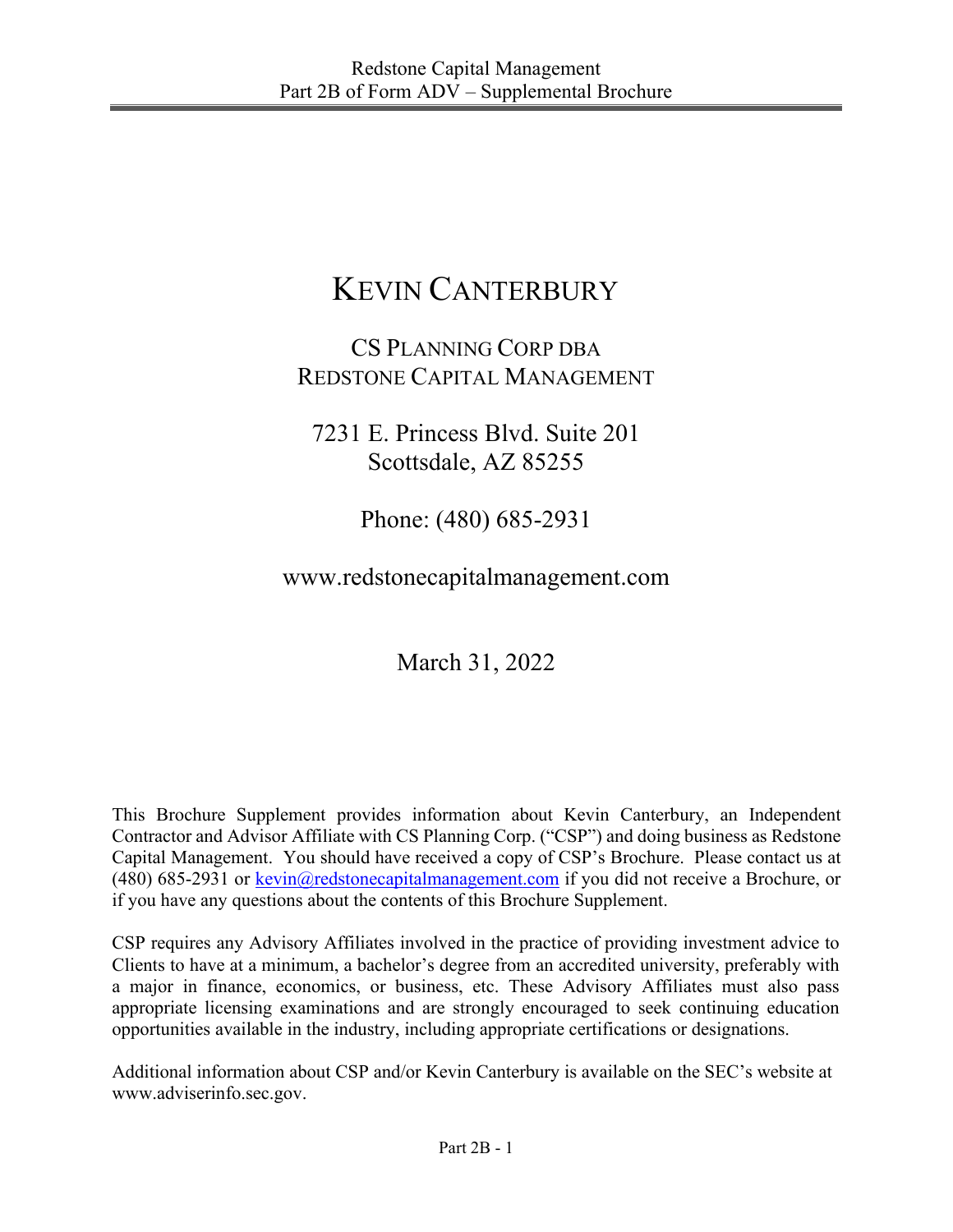# **Item 2 Educational Background and Business Experience**

# **Kevin Canterbury, ChFC, CLU**

Year of Birth: 1974

# **Education**

Bachelor of Science, Minnesota State University, 2002

### **Business Background**

| $11/2014 -$ Present | <b>Managing Member</b><br>Redstone Capital Management, LLC                      |
|---------------------|---------------------------------------------------------------------------------|
| $08/2020$ – Present | Investment Advisor Representative (Independent Contractor)<br>CS Planning Corp. |
| $09/2012 - 08/2020$ | <b>Investment Advisor Representative</b><br><b>Coastal Investment Advisors</b>  |
| $09/2012 - 08/2020$ | Registered Representative<br>Coastal Equities, Inc.                             |
| $04/2011 - 09/2012$ | <b>Investment Advisor Representative</b><br>Interwealth Management, LLC         |
| $01/2010 - 09/2012$ | Registered Representative<br>Mutual Securities, Inc.                            |
| $01/2010 - 04/2011$ | <b>Investment Advisor Representative</b><br>Rich Goldman Asset Management, LLC  |
| $04/2005 - 12/2009$ | Registered Representative<br>Northwestern Mutual Investment Services, LLC       |

#### **Professional Designations**

#### *Chartered Financial Consultant® - ChFC®*

Designation: Chartered Financial Consultant (ChFC). Issuing Organization: The American College. Prerequisites/Experience: Required: 3 years of full-time business experience within the five years preceding the awarding of the designation. Educational Requirements: 7 core and 2 elective courses. Continuing Education: 30 CE credits every 2 years.

#### *Chartered Life Underwriter® - CLU®*

Designation: Chartered Life Underwriter (CLU). Issuing Organization: The American College. Prerequisites/Experience Required: 3 years of full-time business experience within the five years